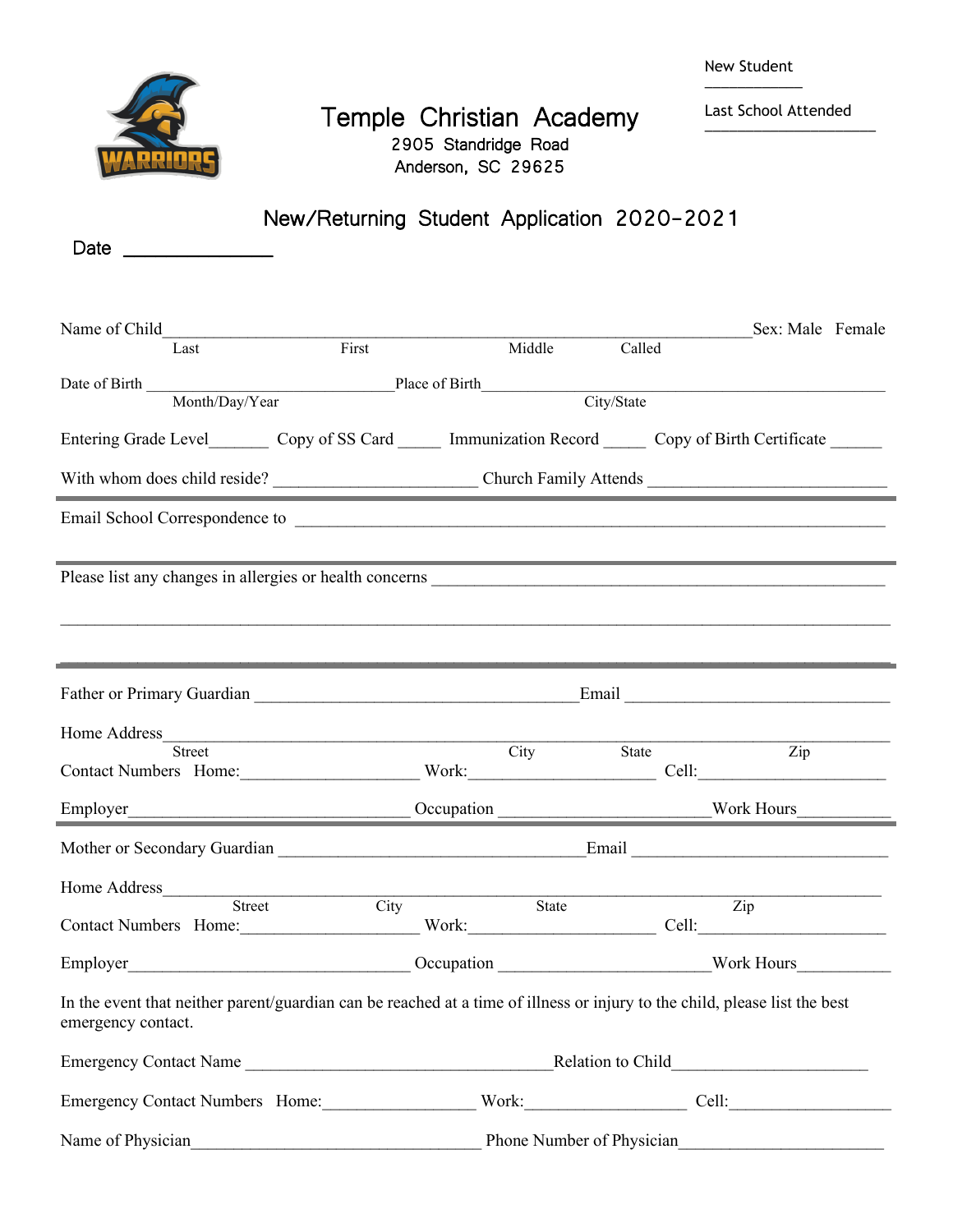### **Other than parent/guardian who may pick up your child from school?**

### **Items Needed to complete file for Enrollment:**

- **Lack** Copy of Social Security Card
- \_\_\_\_ Immunization Records
- \_\_\_\_ Copy of Birth Certificate
- \_\_\_\_ Form with signatures (Guidelines Agreement, Computer/Internet use, Website/Social Media)
- \_\_\_\_ Completed Application